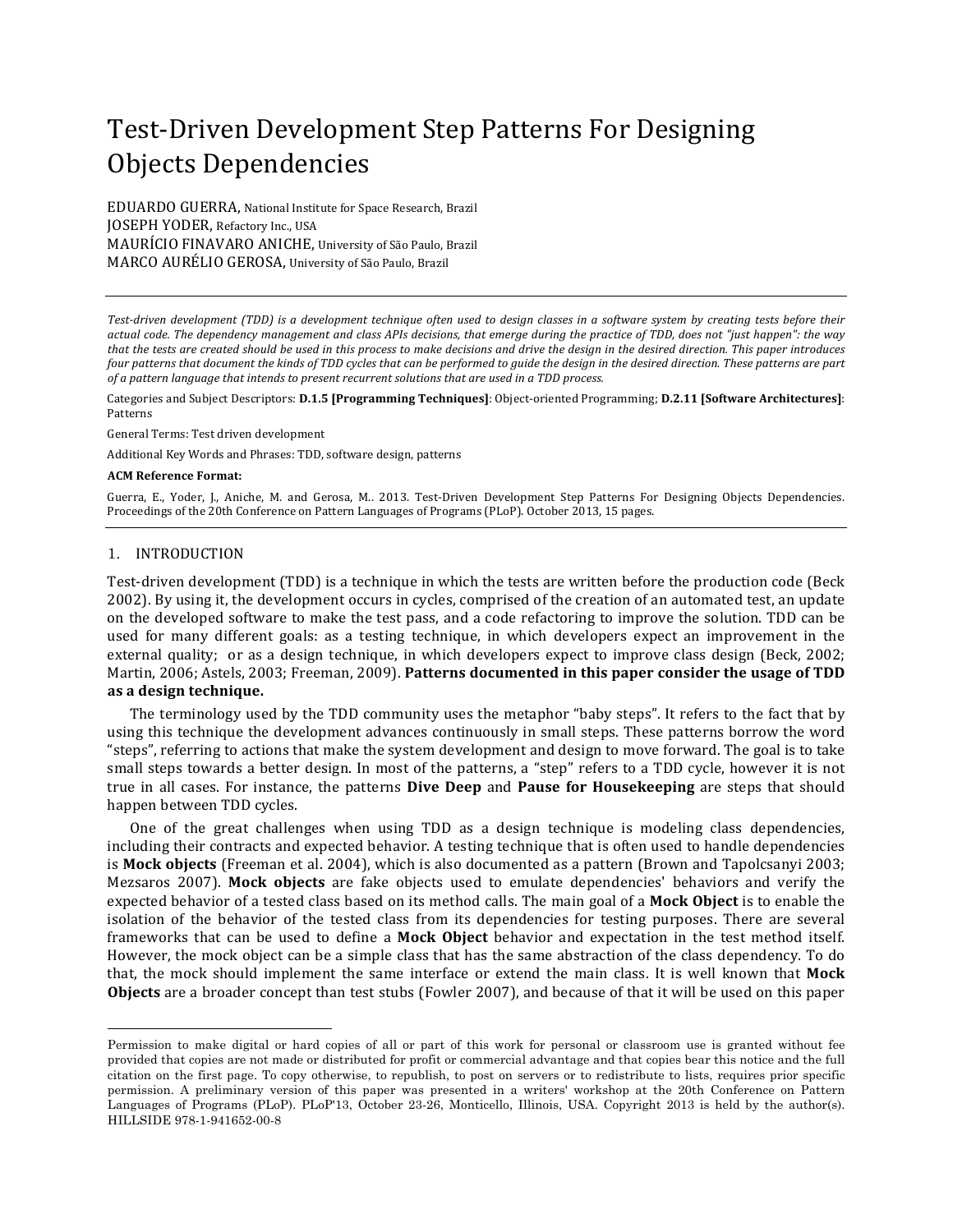to refer all techniques that replaces dependencies by test doubles. In the examples, we use the JMock framework (Freeman and Pryce 2006).

This paper is part of a study that aims to identify recurrent TDD steps and how they can be used in a TDD session to drive the developed class design in the desired direction. It focuses on TDD step patterns that involve handling and designing class dependencies and relationships. Next section describes briefly the current state of this pattern language and the further sections present the patterns.

### 2. TDD STEPS PATTERN LANGUAGE

The goal of this pattern language is to document the steps that the developer can take to move forward in a TDD session. Some developers face TDD only as a testing technique, in which the functionality is created piece by piece by creating the tests first. A developer, who is not used to TDD, does not see naturally how these tests can be used as a tool to drive the design in the desired direction. This pattern language aims to explicitly present the steps that can be chosen to move forward classes development.

The target audience of this pattern language is software developers that use TDD to design and develop software. The patterns names form a terminology to reference the alternative steps that developers can perform. It also can present to beginners the mechanics of this design technique and, to practitioners, recurrent solutions that they can employ. The discussions presented in each pattern intend to clarify the consequences of each choice of step.

Instead of being inflexible about the dynamic of a TDD process, this pattern language prefers to present the different existing options, discussing their respective consequences. Some practices documented by these patterns may look like as anti-patterns in the first impression. However, if developers are aware of the consequences and of the other choices, they can be valid paths. Future evolutions and additions for this pattern language may reveal other possible steps that can complement the traditional TDD process.

Figure 1 presents a pattern map with the ones already identified for this pattern language. The idea of this map is to show how to navigate through the patterns according to the scenario faced in the TDD session. The patterns in grey have already been documented in previous studies (Guerra 2013). The ones in black are documented in this paper and the remaining ones, in white, have not been documented yet. The arrows in this diagram represent the paths that you can follow to choose a pattern aiming to move forward in a TDD session.

The following describes briefly each pattern in the language:

- **API Definition**: When you need to introduce a new programming element, such as a class or a method, create a test with the simplest scenario that involves it.
- **Differential Test**: When you want to move forward in the TDD session, add a test that increments a little the functionality verified by the previous tests.
- **Exceptional Limit:** When you have a scenario where the class functionality does not work properly, create a test with that scenario verifying if the class is behaving accordingly to these scenarios.
- **Everything Working Together:** When you have features in the same class that are tested separately, create a more complex test scenario where these features should work together.
- **Bug Locator**: When a bug is found, create a new test that fails because of it. By doing that the developer will be able to detect the location of that bug. Then, the developer should fix the code in order to make this new test to pass.
- **Diving Deep**: When the complexity of an implementation demands the creation of small auxiliary methods or classes, ignore temporarily the current test and start an embedded TDD session to develop this auxiliary code.
- **Pause for Housekeeping**: When the application class needs a huge change to make the current test to pass, ignore temporarily the current test and refactor the production code considering the previous tests.
- **Mock Complexity**: When a test is complicated to create because it depend on an external resource, define an interface that encapsulates the resource interaction and mock it in the test.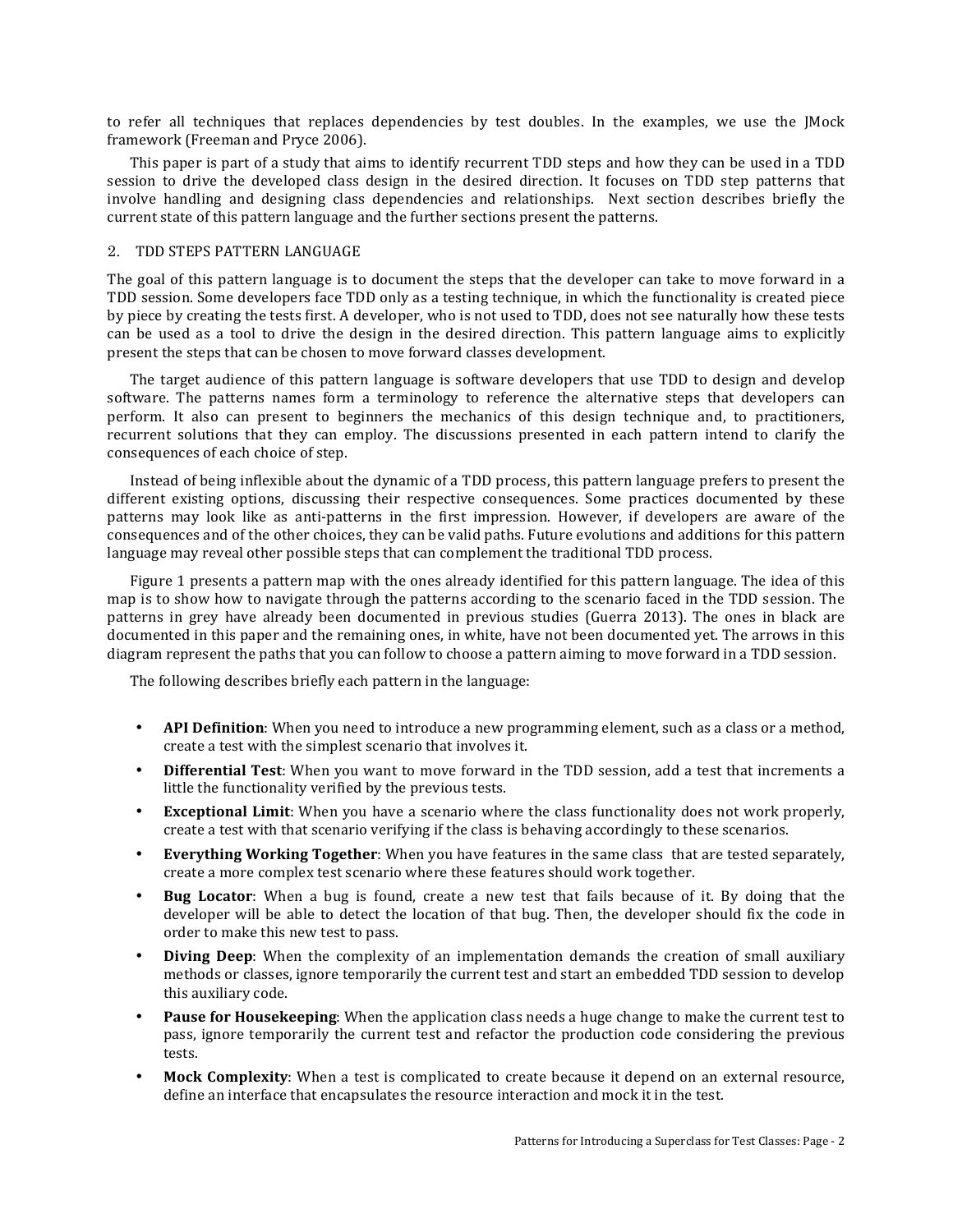- **Dependency Exposure**: When you need to define an API from an explicit dependency of the application class, create a test that creates a Mock Object and define the expected calls to the dependency API.
- **Hide Internal Solution**: When there is no need to change an internal dependency implementation and it has a simple and well-defined role in the class functionality, encapsulate the implementation within the developed class and do not expose the solution to the test class.



# 3. DIVE DEEP

Also known as: Pause-Create-Resume, Embedded TDD Session.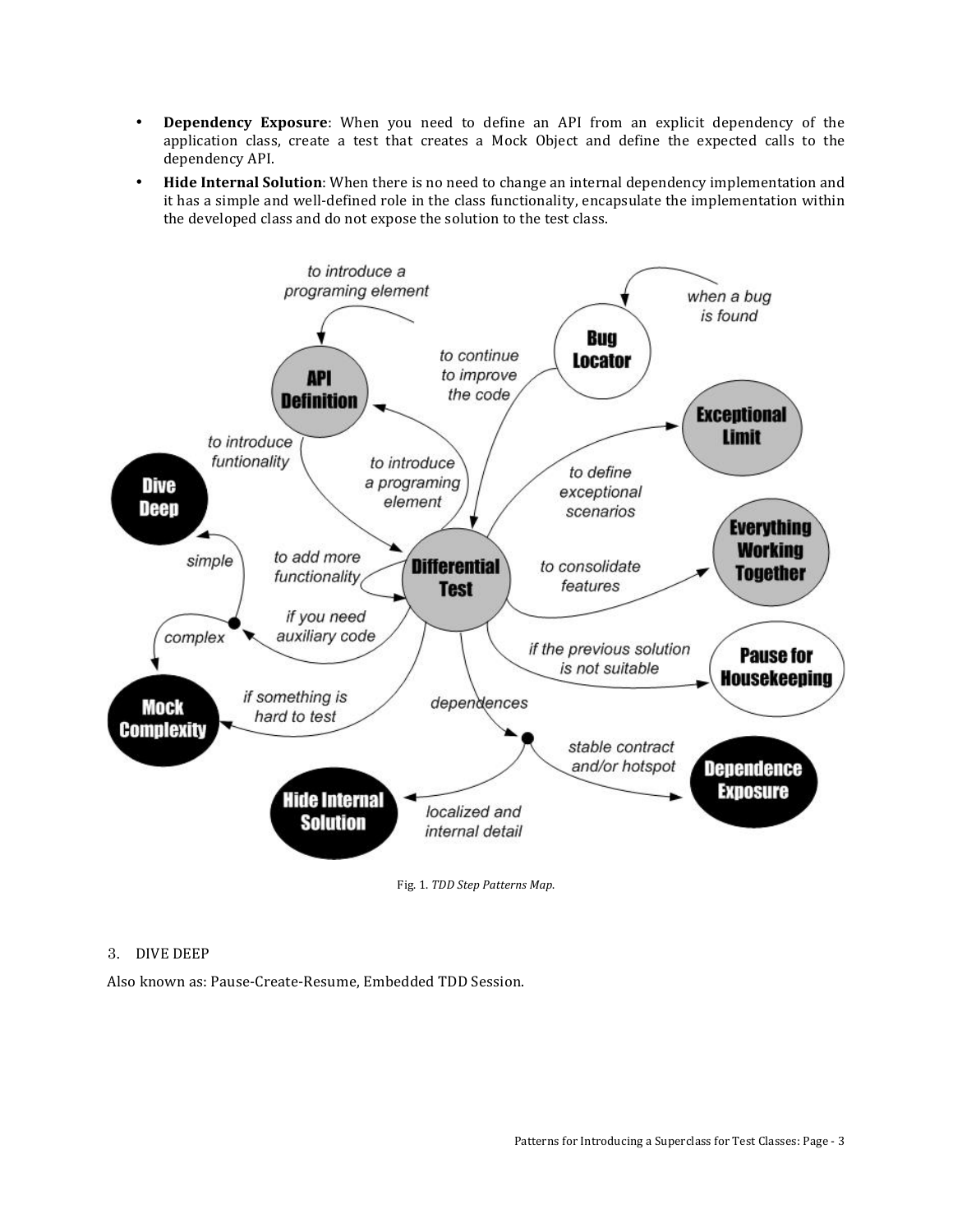

Sometimes you need to dive deeper than the current class in the TDD session to create auxiliary code.

Sometimes when the developer is creating some functionality, he needs auxiliary methods, or even a helper class, to perform a specific and focused task. This situation usually happens when there is a small piece of logic, which is necessary to make the test to pass, but it is not directly related to the responsibilities of the focus of the current TDD session. This auxiliary logic could not be big or complex enough to justify wait for its implementation in a future TDD session. Additionally, this secondary functionality may be useful in the development of other functionalities.

#### $\bullet$   $\bullet$   $\bullet$   $\bullet$

# What should be the next step in the TDD session when you need helper code to continue the development of the current class?

Developers, sometimes, write tests not only for the main responsibility of the class, but to other small concerns of it. That may be considered as a problem because, when doing that, developers tend to lose focus from the main behavior. As an example, it often happens when developers need to test private helper methods.

If the developed functionality is included in the class being developed, one can extract a method and move it to another class to enable its reuse in other contexts. However, the tests that verify this functionality will remain in the original class test suite. That can make hard to evolve this extracted method using TDD, since its tests will be mixed with other class tests. To solve this issue, it would be necessary to also refactor the test code.

Examples of this kind of helper code often include parsing strings, formatting dates, calculating values, and performing non-trivial tasks in existing APIs. Considering the current class responsibilities, this kind of logic usually does not belong there. The inclusion of this functionality in the current class can break its cohesion, and affect the current TDD session taking out the focus of the main class responsibilities.

One of the principles of TDD is "simplicity", in a way that when you create a class using TDD, it drives you to a cohesive solution because it is easy to focus on a single concern. When you find a scenario that you need to create tests that focus on concerns that are not class responsibilities, such as if your class is making a calculation correctly or if a string is parsed correctly, it is easy to lose this simplicity.

Therefore: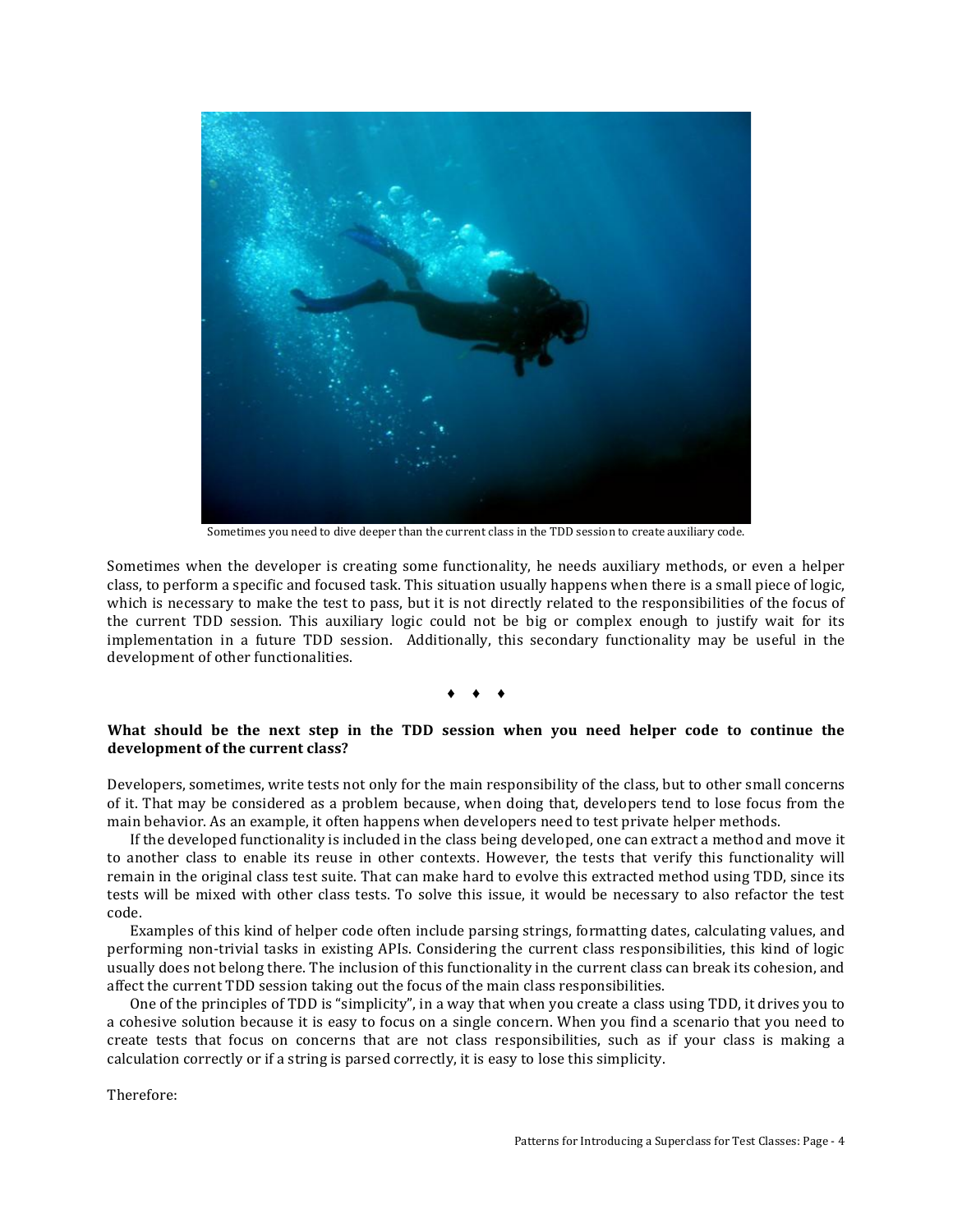# Skip temporarily the last test added in the current TDD session, and starts a new TDD session to develop the auxiliary class or method. When this development is finished, return to the original class and invoke the developed code in the solution.

When you pause the current TDD session and start a new one, the original class responsibilities do not need to be considered in that moment. In this new TDD session, the developer can focus on its specific requirements and make tests that consider all possibilities. The tests should include as well possible Exceptional Limits that may exist. Then, as soon as the embedded session finishes, the developer should return to the first session.

When this embedded TDD session is finished, and consequently the auxiliary code is tested and developed, the developer can come back to the original session and work to make the last test in the suite, which was temporarily ignored, to pass. At this point, he can use the helper code trusting that its functionality is working correctly. As a consequence, it is not necessary to introduce exhaustive test scenarios that focus on all possibilities of the auxiliary code. The further tests on the original TDD session should now focus on concerns relative to its main responsibilities.

A negative consequence of this pattern is that the developer will lose his focus on the original TDD session, however that can be tolerable if it is a small piece of functionality. Because of that, this practice is not advisable when the auxiliary code that needs to be developed is too complex or too big. However it may not always be possible to accurately foresee it and the developer should use his experience to better determine if he should go for Mock Complexity and continue the TDD session or to apply this pattern.

This pattern can also be applied when the developer does not know how to implement part of the solution. The development of this auxiliary code can be used to search for a spike solution. The tests in the embedded TDD session will help to validate a viable solution. Despite it takes out the focus of the original TDD session, in some cases it is better to explore the solutions away from a more complex class context. If the final code was too small, an inline refactoring can be performed to include it in the original class.

```
Listing 1. Test of CarOffer where a licence plate is invalid
```

```
@Test(expected=InvalidCarLicencePlateException.class)
public void carWithABadLicencePlate(){
   Offer o = new CarOffer();
   Car c = new Car("Ferrari", 2005, "AAAAA");
    o.addProduct(c);
}
```
When the developer was creating the solution, he realized that several scenarios about the licence plate validity should be considered. This logic does not fit on the CarOffer responsibilities Based on that, he decided to Dive Deep in the implementation of a class responsible to validate licence plates. Listing 2 presents the first test of this embedded TDD session.

| <b>Listing 2.</b> A test of Licence Plate Validator     |
|---------------------------------------------------------|
| @Test                                                   |
| public void fiveLettersLicencePlate(){                  |
| LicencePlateValidator $v = new$ LicencePlateValidator() |
| assertFalse(v.validate("AAAAA"));                       |
|                                                         |

This new TDD session focusses only on this logic, and can explore diverse scenarios without other concerns. When this session is finished, the original session can be resumed and the solution can use the class LicencePlateValidator. Since this class was already tested in its own test class, the original TDD session needs only to verify a scenario when it returns true and another when it returns false.

 $\bullet$   $\bullet$   $\bullet$   $\bullet$ 

This pattern is often necessary during a **Differential Test** that is introduced in a main TDD session. The first tests on the embedded TDD session should start with an **API Definition** that considers the necessity of the class that is being developed in the current session. Additional parameters can be further introduced through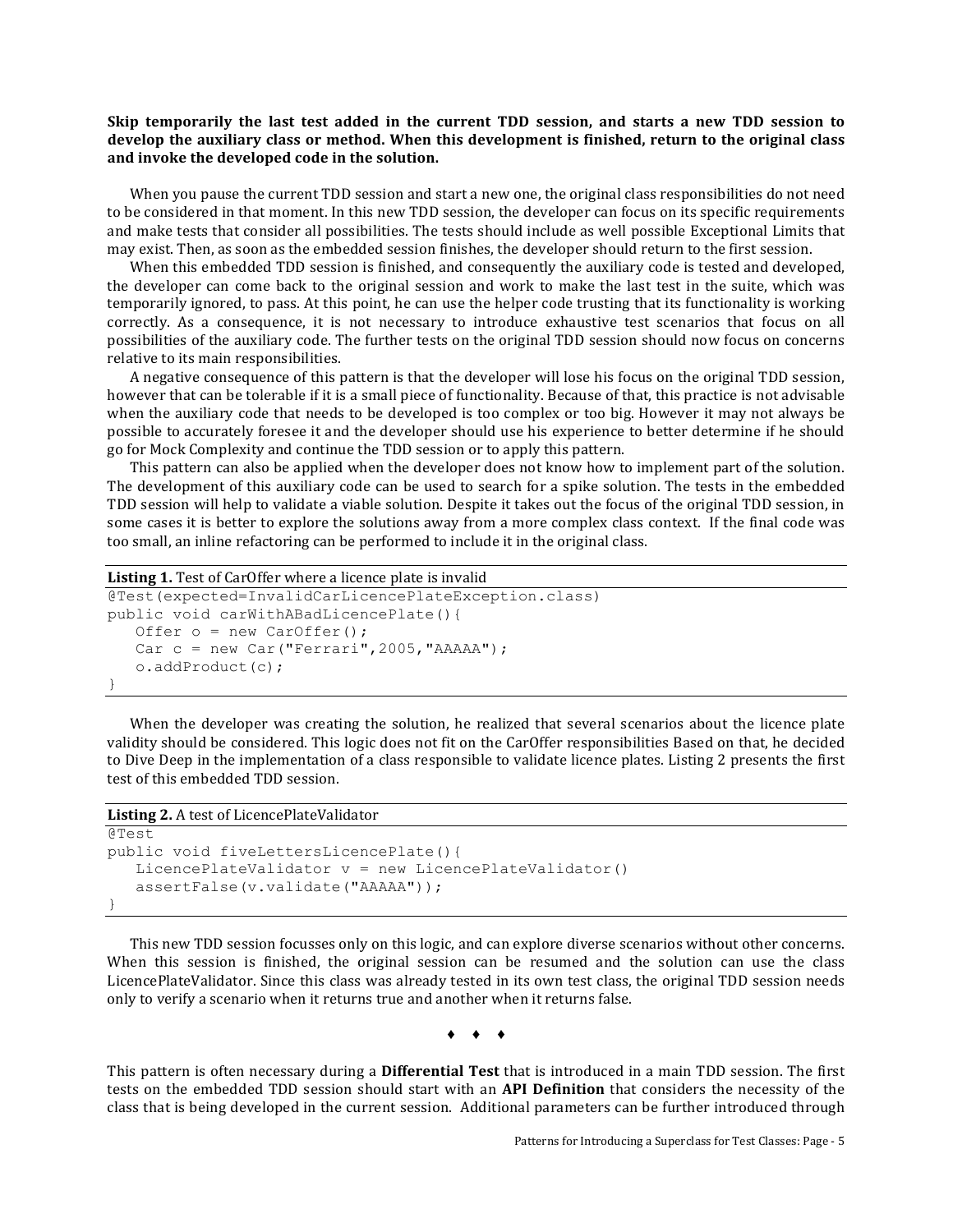some refactoring. They can be motivated by new or changing requirements, in order to allow the reuse of this code in other contexts.

The change of focus can be used to explore greater number of scenarios in the auxiliary functionality, including its **Exceptional Limits**. The developer should **Hide Internal Solution** when using this pattern because, since the auxiliary class solves an internal and specific problem, it doesn't need to be exposed externally.

When the developer needs to create complex or long helper functionality and does not want to focus on the current TDD session at the moment, an alternative is to use a **Mock Complexity**. By using this pattern, a mock is created to simulate the complex auxiliary logic and the dependency can be developed further

*On* Esfinge QueryBuilder (Esfinge 2012), a framework for persistence, this pattern was often used to develop *auxiliary* methods to handle complex functionality about reflection and code annotations. Despite the complexity, the fact that these methods could also be used for other functionality also motivated the usage of this pattern. For *instance, the framework considers that a property can be annotated on the attribute or in one of its accessor methods.* When this requirement was necessary, the development **Dove Deep** to create a static method that returns annotation wherever it was configured. After that, the development of the original class was resumed, and each test only considered one approach for annotation configuration.

*Alura* (Caelum, 2011) is an online e-learning system. During the development of the payment process, we *noticed* that a Payment could be created for different reasons: because it was paid, it was given for free; it was *given* because the user has annual subscription, and so on. When we were developing this specific part, we created *many* static methods that worked as factory methods. We then used the **Dive Deep** pattern to create them, as the implementation would be simple and would help the rest of development.

## 4. MOCK COMPLEXITY

Also known as: Complexity Simulation.



Dummies are used to substitute humans on crash tests because real persons can get hurt. They are built to simulate a real person and to measure the impact results.

To start the development of a class using TDD, it is necessary to create its automated tests. An obstacle found in the development of some classes comes from the fact that the creation of their tests is a complicated task.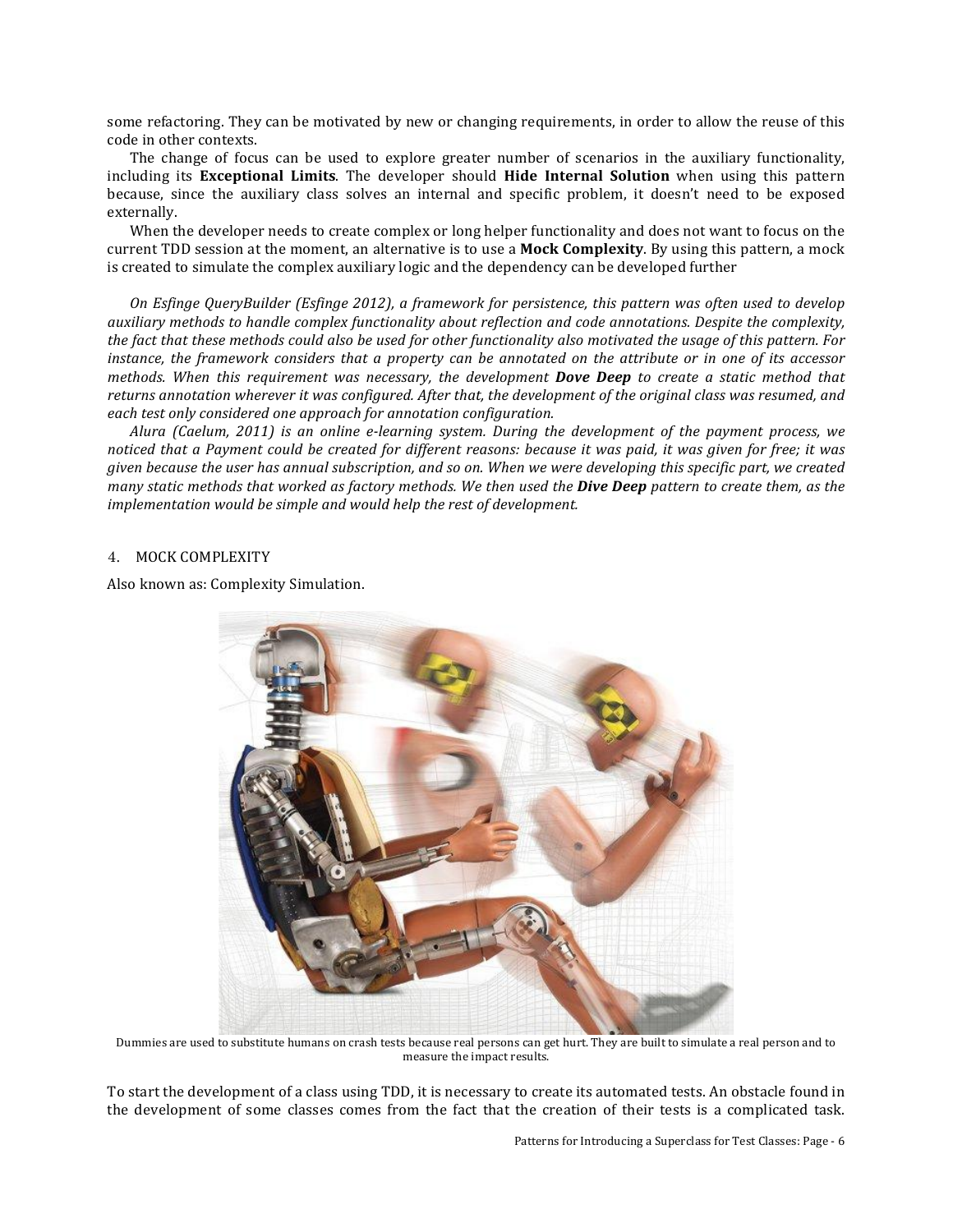These scenarios are usually related to external dependencies, such as hardware interaction or external systems access. Other examples are random functions, time-related logic, and even classes with a complex logic. The concept of what is complex to test may depend on the software architecture and the tools available to create such test.

 $\rightarrow$   $\rightarrow$   $\rightarrow$ 

# How to proceed on a TDD session when the class that is being developed depends on a resource that is hard to test?

When a developer implements a class using TDD, the tests should focus on the class main responsibilities. However, a class usually interacts with different other classes, or even with external resources, which makes it hard to create an automated test. This kind of scenario, which is not rare, can put an obstacle in the creation of automated tests, and consequently in the adoption of TDD as a design and development technique.

An example of an external resource access is hardware interaction. To automate such test, first of all it is necessary to configure and install the hardware on every machine that will run the tests. Furthermore, to perform the test, the tested class should access the hardware, and its state accessed and verified by the tests. That can be unfeasible depending on the hardware price and on the cost to actually access the hardware in every test.

Another example is external systems that should interact with the application. The environment configuration can be the first problem, because the external system should be executing before the class access. Sometimes the system is not easily accessible for testing. Tests that involve external systems should be able to verify the effects that the class invocation provoked on the other system, which is usually a hard task.

Even the use of application classes which implements complex logic can be hard to test. It can be hard to find the right parameters to generate the desired result to be used for tests. Another example are application classes whose behavior depends of the current time, or does not have a deterministic behavior.

When testing a single class, developers should focus on the main responsibility of it, and not on the behavior of its dependencies. So, it is desirable to test the main class behavior without dealing with the complexity of the rest of the system.

#### Therefore:

# Create an interface that define methods that represent the services of the complicated resource and create a mock object that simulate its behavior. Then, introduce this mock object on the application class and use it in the current TDD session.

By creating a mock object to emulate the logic that is hard to test, the TDD session can proceed without that concern. The mock object should simulate different scenarios, by having different results of its execution, to allow the class testing. It also should be able to verify if the received calls are according to the requirements.

Using this solution, the developed class is decoupled from the external API used to handle the external resource. By making the design simpler for testing, the developer is also adding a desired property to the application design. As a consequence, the class can accept different implementations of the mocked services, becoming more flexible.

Even when the external API provides a set of interfaces to mock, it can be a good practice to create your application's own interface to abstract those services. Usually the existing API has a more general functionality, which is much more than your application needs. Because of that, it may be necessary to mock more classes and more methods, making the act of mocking a hard task to perform. Following this recommendation, the access to the original API would be encapsulated in a class that implements the new interface.

By using this pattern, the code that is hard to test is isolated and is not addressed in the current TDD session. However, the code to access the external resource should be developed sometime and the developer will face this problem again. There are some approaches that can be adopted to handle this code. If the team decides to automate the tests of the functionally mocked, at least it needs to be done only once and without being mixed with application business rules. Other alternatives include the manual test of this class and its test integrated with the entire application.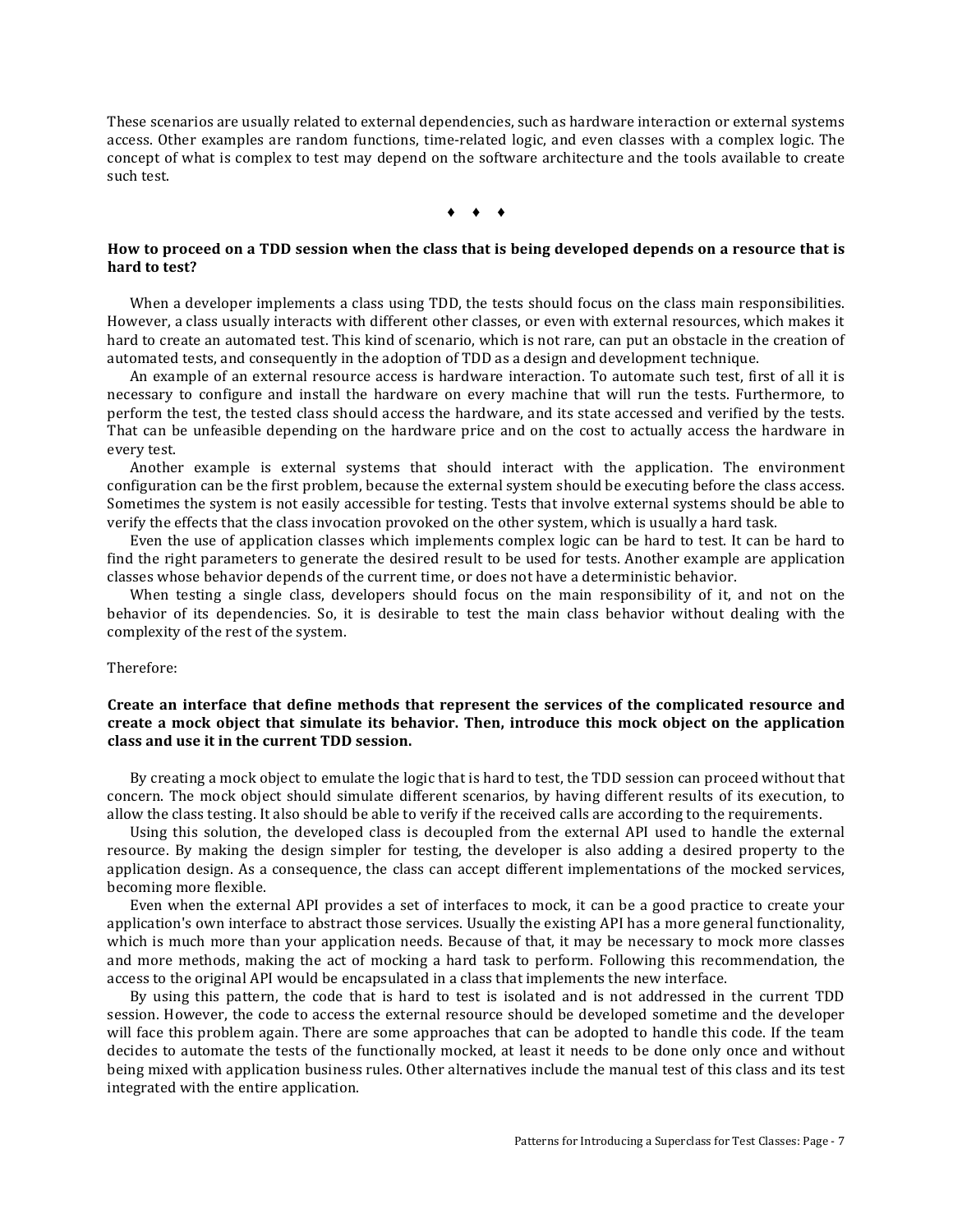Consider that a class needs to notify an external application by sending a message to a message broker. More specifically, this class authenticates the users and sends a message in every failed attempt. To test it in the traditional way, the test should access the message server to verify if the message was sent correctly. Additionally, before starting the test, it should run the server and make sure that it has the appropriate configuration. 

To avoid handling the server in the test, the service to send the message was abstracted in an interface. This interface is presented in Listing 3. Despite the messages API in Java (JMS) is based on interfaces, it is hard to be mocked since it demands the creation of several classes and the invocation of several methods to send a single message

```
Listing 3. Definition of an interface to send messages
public interface MessageSender{
    public void send(Object msg);
}
```
Listing 4 presents the test that verifies the scenario of a failed authentication attempt of the class named Authenticator. The test creates the Authenticator instance, creates a mock based on the interface using JMock framework and set this mock on the tested class. Furthermore, it introduces a mock expectation that defines that the method send() should be invoked once on it with the parameter "Login Failure: admin". To finish the test, it executes the method login() that is the one that actually exercise the functionality to be tested.

```
Listing 4. Creating a test that mocks the interface to the class Authenticator
```
}

```
public class AuthenticatorTests {
    @Rule public JUnitRuleMockery ctx = new JUnitRuleMockery();
   @Test
   public void loginFailureNotification(){
      Authenticator auth = new Authenticator();
       MessageSender mock = ctx.mock(MessageSender.class);
      auth.setSender(mock);
      ctx.checking(new Expectations() {{
         oneOf(mock).send("Login failure: admin");
      }});
      auth.login("admin", "wrong");
    }
```
By analyzing the example, it is possible to see that by creating the interface MessageSender initially for testing purposes, the class Authenticator was decoupled from the API used to actually send the message. As a consequence, new implementations of MessageSender can be created and other approaches for sending messages can be easily incorporated in the future.

 $\rightarrow$   $\rightarrow$   $\rightarrow$ 

This pattern can be considered a kind of **API Definition**, however it is the API of the class being mocked that is being defined. This kind of step can happen in the middle of a sequence of Differential Tests, when a new feature demands an interaction with a class or resource that complicates the automation of its testing.

In the system SADE (Perillo et. al 2011), responsible for handling emergency calls on a brazilian state, the *component responsible to send reverse AJAX notifications was developed using TDD, where this pattern was applied. An interface was created to abstract the service to send the notifications. In the class development, which focus* on when and to whom it should send the notifications, this interface was mocked. Later, it was created a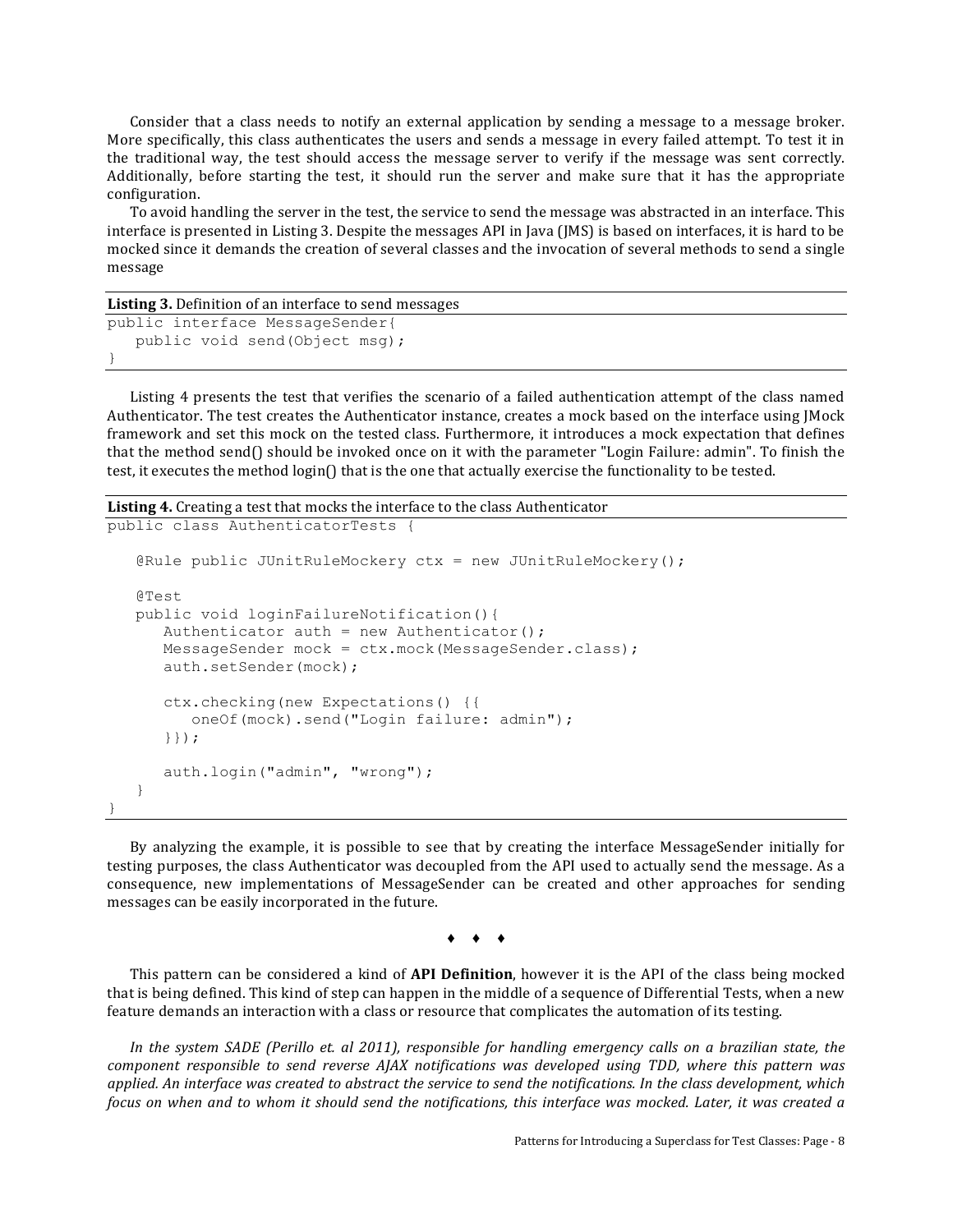*class* that implements this interface and is responsible to interact with DWR (2013) framework to actually send *the notifications. This functionality was tested manually as part of the functional tests.* 

*MetricMiner* (Sokol et. al 2013) is a system that helps researchers on mining software data to extract *information about the source code and team members. The tool consumes data from source code management* tools (SCM), such as Git and SVN. When developing it using TDD, this pattern was applied. We created an interface with all the expected behavior of a SCM, such as "cloning a repository", "go to a specific revision", etc. Then, we *mocked through all the system. Later, concrete classes were created to deal with Git and SVN repositories.* 

*Restfulie.NET* (Aniche 2010) is a plugin to Microsoft's Asp.Net MVC framework, which allows developers to *create* RESTful web services. When developing the tool, there were many places in which we needed to make use of the internal Asp.Net MVC's framework API. At that moment, we decided to create an interface that puts an abstraction over the API. When the implementation of the current class was finished, we worked on the concrete *implementation of that interface.* 

## 5. DEPENDENCY EXPOSURE

Also known as: Mock Hotspots, Contract Modeling.



A Blu-ray player explicitly expose the interfaces that it can have with other devices.

There are some classes that, as a consequence of architecture or a design choice, have a requirement to interact with other classes. A TDD session should be used to design the contract and the division of responsibilities between the class being developed and its dependencies. These dependencies usually are not a fixed class, but can be one of several implementations that implement an abstraction.

 $\bullet$   $\bullet$   $\bullet$   $\bullet$ 

## How to define the contract between the developed class and a dependency during a TDD session?

Define contracts between classes is an important task in an object-oriented design. And, as any experienced developer knows, it is not simple. Many different reasons make the class design to rot over time. Such reasons are frequent customer changes, lack of the right abstraction for that specific problem, and so on.

If TDD is being used as a design technique, it should be possible to define these contracts, through the creation of the tests. The defined contract should be explicit and exposed as part of the system API. Although developers expect that the internal class implementation evolves, its interface to other classes should be more stable. 

An instance of this scenario happens when the architecture defines classes with different roles, that should interact to fulfill the system requirements. Each class represents an architectural component, and all of them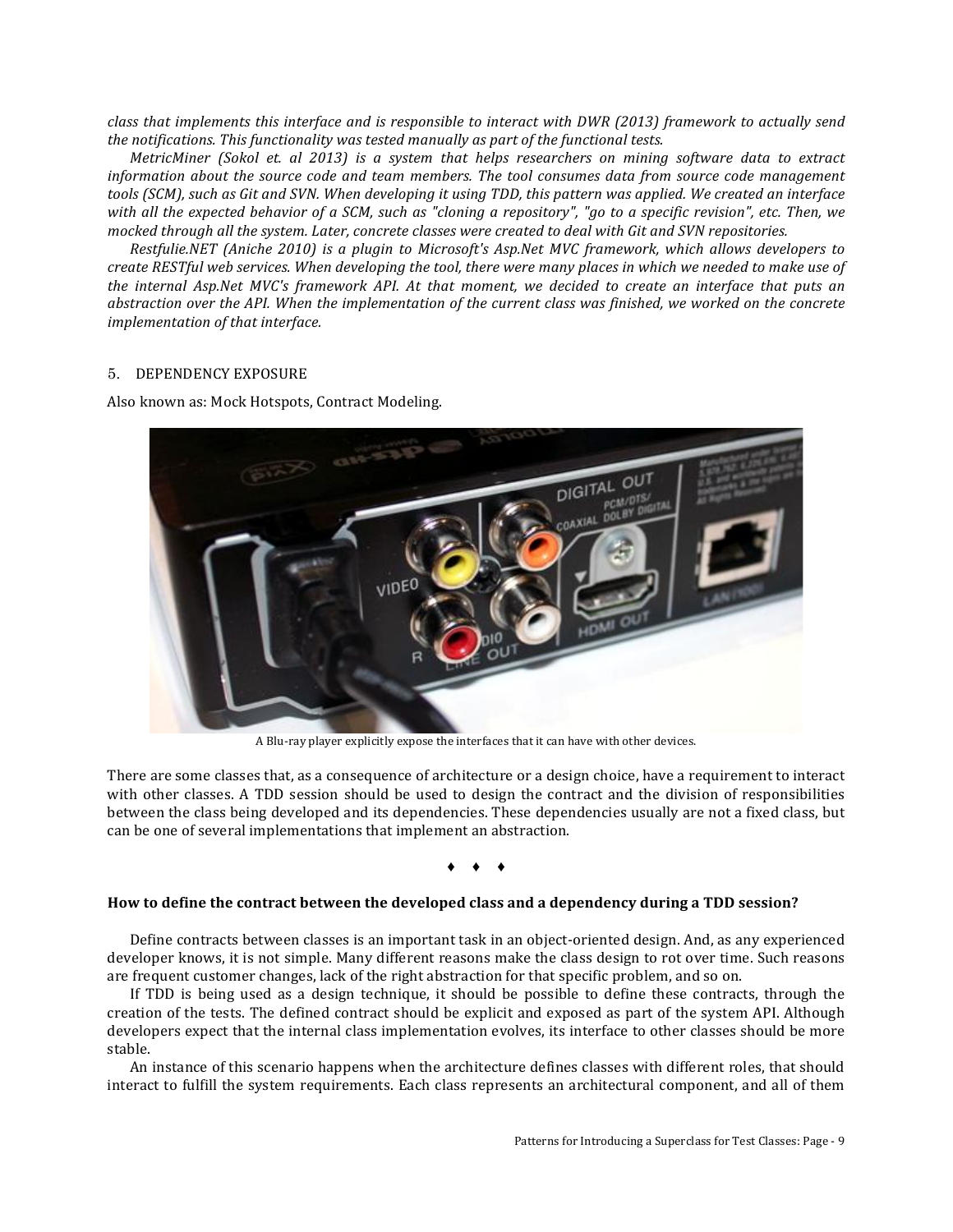should be decoupled. As an example, system architecture can define that data access and business rules must be decoupled.

Another scenario happens when it is used a design pattern where a class is composed by another. For instance, if **Strategy** (Gamma et al. 1994) is being used, part of the processing is delegated to an object that composes the main class. Since this implementation can vary, it is not desirable to develop the class coupled with a specific one. Additionally, the chosen implementation may not provide all the possible behaviors for that dependency, such as an exceptional scenario.

This situation happens in the development of abstract designs or frameworks. Their architecture is composed by hotspots, which are points where new behavior can be inserted. Sometimes, these points are only implemented by an application that instantiate the framework. In this case, the class dependency are not defined yet when it was being developed.

#### Therefore:

## Use the tests to define a mock object that reflects the requirements of the class interaction with its dependency and design the contract between the class and the dependency by using this mock **definition.**

The greatest benefit in using a mock object in the class development is to improve the decoupling between the developed class and the class being mocked. To allow the mock object to substitute a real implementation, it is necessary to be possible to configure this dependency somehow. Additionally, a contract, such as an interface, needs to be used to define the dependence between the classes, for the mock to be able to implement this abstraction and emulate the necessary behavior for the test. These actions that aim testability, also have a huge impact in decoupling.

By testing two or more classes together, it is necessary to consider all the possible scenarios for them. There will be sets of tests where behavior in one class is fixed and on the other it varies. Depending on the number of possibilities in each class, it can increase the necessary number of tests, comparing to an approach where each class is tested separately. When one class is simple, that is not an important issue.

Another benefit of using mock objects in general is that it is easy to simulate all necessary behaviors to create the scenarios needed for test. When dealing with dependencies, it is common not to cover all possible outputs a dependency can generate. Exceptional scenarios, null returns, and so on, are examples. For instance, imagine a requirement of a class in which it needs to try again after receiving an exception on the first invocation. If you are not using a mock object it can be hard to create the behavior of throwing an exception on the first call and return a value on a second one.

This practice is recommended when you want to use the TDD process to design the contracts between the class and its dependencies. If this interface is already designed and you have an implementation that can provide every scenario necessary for test, it is a valid choice to implement the class integrated with a dependency, testing them together. That can happen when the dependency was developed first or when TDD is being used more for development activity than for design. However, when the implementation is not developed yet, this pattern needs to be applied.

This pattern is very useful when you have different teams working on different parts of the same application. A contract between the classes can be defined in the TDD session allowing the development of a class without the existence of its dependency. Furthermore, another team can use that interface to develop the dependency implementation.

As an example, consider that a developer is creating a class that represents a shopping cart in an ecommerce application. Every time that a product is added to the shopping cart, several functionalities of other subsystems need to be activated. For instance, the product category is added in the customer interests, a unit of the product should be reserved and an entry should be added on the product statistics. Facing these requirements, the developer decided to use the Observer (Gamma et al. 1994) pattern instead of notifying each subsystem individually.

In this scenario, involving a subsystem in the test makes it complicated, since it also depends on several different other behaviors. Additionally, the test can become coupled with several other functionalities, and will need to be modified if any of the subsystems change. Based on this, the developer may choose to use a dependency Exposure and create a mock object to design the Observer interface and how the shopping cart should interact with it.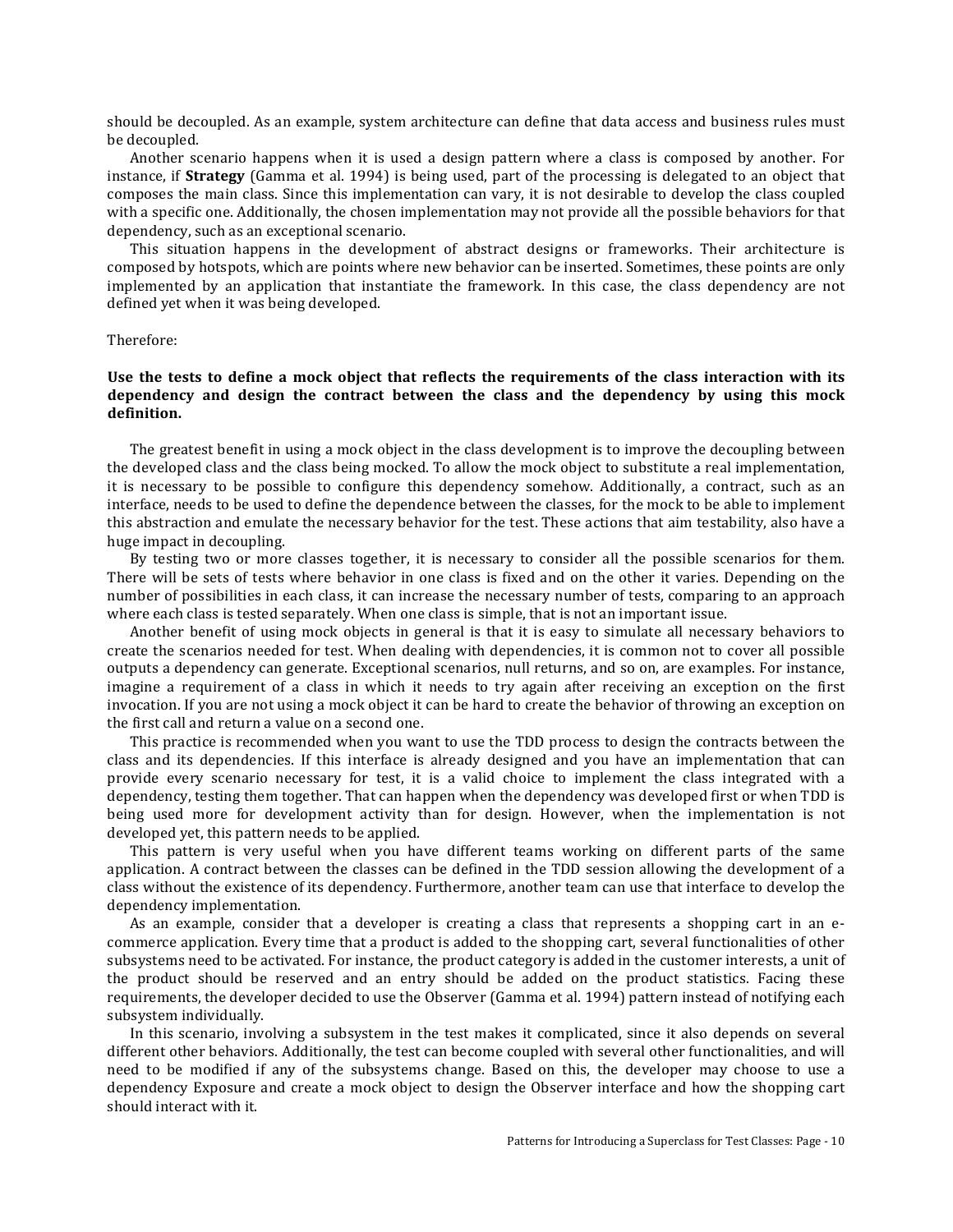Listing 5 presents an example of how a test using a mock object could be created to design the dependency interface. The interface ShoppingCartObserver is introduced in this test and added in the ShoppingCart class. By defining the mock expectations, that a method called productAdded $\iint$  should be invoked when a product is added in the shopping cart, the developer iteratively defines the contract between the classes. Further tests could verify other scenarios, like when a product is removed and when one of the observers throw an exception. 

```
Listing 5. Defining an Observer to a shopping cart
```
}

```
public class ShoppingCartTests {
    @Rule public JUnitRuleMockery ctx = new JUnitRuleMockery();
    @Test
    public void receiveProductAddition(){
      ShoppingCart cart = new ShoppingCart();
       ShoppingCartObserver mock = ctx.mock(ShoppingCartObserver.class);
      cart.addObserver(mock);
      final Product p = new Product("HDMI Cable", 10.5);ctx.checking(new Expectations() {{
         oneOf(mock).productAdded(p);
      }});
      cart.add(p);
    }
```
One can notice that the pattern does not completely remove the dependency. Still, it helps developers to reduce the problem that a bad dependency can cause. More of it can be read on Robert Martin's work (Martin, 2006) on class dependencies.

 $\bullet$   $\bullet$   $\bullet$   $\bullet$ 

This pattern shares the practice of mock creation with **Mock Complexity**, however the mocks are introduced for different reasons. In both cases mocks are applied to identify what the classes need from the dependency and to design its interface based on that. Because of that, this pattern can be considered a kind of **API Definition**.

When **Dependency Exposure** is used, you should not **Dive Deep** to develop the dependency. Since the mock is being used to simulate the dependency, you do not need the actual implementation to proceed with the current TDD session. Using this approach, the mock should be used to define the dependency interface, and them this interface must be implemented by the dependency to be developed in a further TDD session.

*On* Esfinge QueryBuilder (Esfinge 2013), the class MethodParser reads a method signature and identify which *query* elements it describes. To give this information to the class that generates a query to a type of database, it receives an instance of the class QueryVisitor and invokes methods on it. This solution was applied because the *QueryVisitor is a hotspot and there are different implementations for several databases APIs. A Dependency* **Exposure** was used on the interface QueryVisitor to identify the methods that it needs and to verify if the *invocation order performed by the class was correct.* 

*MetricMiner (Sokol et al, 2013) contains a set of implemented code metrics, which are executed on a source code* and then persisted on the database. All these metrics are represented by the Metric interface. During the *development of the first metric, we did not know what services the classes that implement this interface should* provide to other classes. Then, we applied this pattern in the development of its client to discover the methods that *it* should provide to collect the metric, return the results, and save it in the database.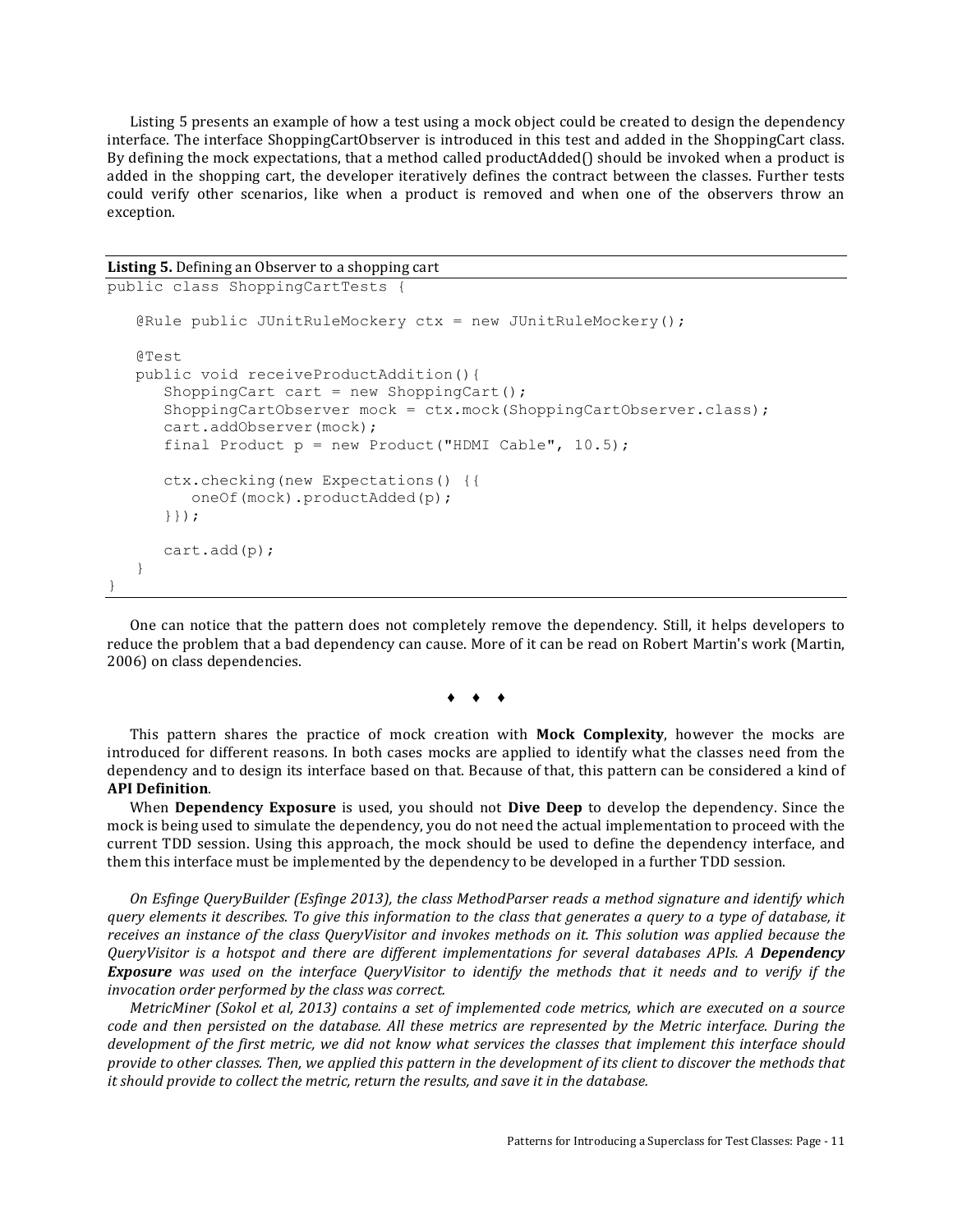*When developing Restfulie.NET's (Aniche 2010) configuration API, we had no idea on what methods would be needed.* The combination of possible configurations was countless, as the user can configure supported media *queries, remove default ones, and so on. We then applied the dependency Exposure pattern to identify and design the required methods to that API.* 

# 6. HIDE INTERNAL SOLUTION

Also known as: Dependency Encapsulation, Blackbox Test.



Not every component of a solution should be externally exposed, such as the wires that need to be plugged in to make a computer work.

Sometimes you need to use library classes or even create new classes to develop the solution needed to make the test suite to be executed successfully. Additionally, the class clients do not need to have access to these auxiliary classes used as part of the solution. When that happens, this functionality is usually used on specific points of the class logic. It is not desirable to couple other classes with this solution, because it may be refactored in the future.

 $\bullet$   $\bullet$   $\bullet$   $\bullet$ 

## How to handle class dependencies in the tests when the dependency should not be exposed to class **clients?**

Differently from class contracts that are part of the system architecture and represent important relationships between components, there are simple class relationships that just aim to reuse existing functionality or to decouple functionality. The existence of this relationship does not concern the class clients and its part of internal class implementation.

When you create a mock object for an application interface, the test becomes coupled with that contract. Consequently, each change to the interface will demand changes to the tests. Because of that, it is desirable that the interfaces that are mocked on the tests should be stable, and do not change much over time. The idea is not to restrain the system from evolving, but to couple the tests only to interfaces that represent important contracts of the architecture, which change at a lower rate.

Therefore: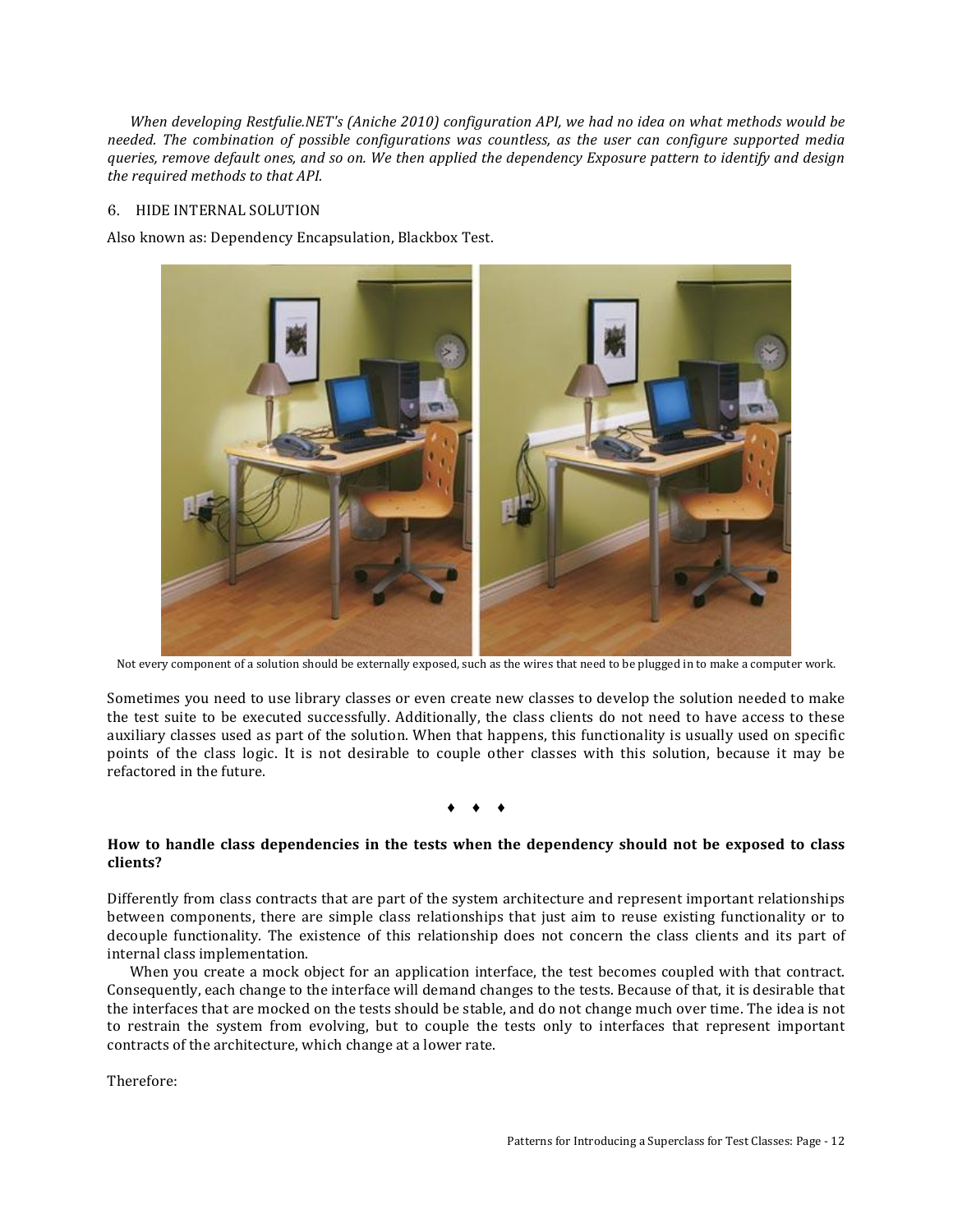# When the dependent class is part of the internal solution and its implementations does not need to be replaced, create the tests as if it does not exist. Encapsulate its use in the class and do not reference it **on the tests.**

When the developer decides that another class will be used as part of the solution, he should also decide if it is an explicit dependency in the architecture, or if it is a local decision and is part of the internal class solution. If the dependency is not exposed on the API and does not need to be replaced dynamically, it is a hint that this pattern should be applied.

If you apply this pattern, the TDD session will proceed normally as if there are no dependencies on the class. If the dependent class does not exist yet, you should develop this new class as part of the solution. If the new class is going to be reused in other contexts, the developer should **Dive Deep** and develops this new class before, and then proceeds with the development of the main class.

By using this pattern, the dependency might become coupled with the developed class, since this is not enforced by the creation of a mock object. At least, there is nothing on the tests that drives the design in the direction of their decoupling. However, as a tradeoff, the class can be refactored freely without affecting the test code.

Consider a class that represents a payment in an e-commerce system. As a requirement, this class should be able to confirm the information contained on it and verify if the data is the same later. The goal is to make it possible to detect frauds that change the values directly on the database. Listing 6 presents an example of how the test of this functionality was created.

**Listing 6.** The test that verifies the consistency of the payment data

```
public class PaymentTest {
   @Test
   public void verifyConsistency() {
      Payment p = new Payment();
      p.setCustomerName("John Jones");
      p.setCreditcard("1111 2222 3333 4444");
      p.setValue(250.0);
      p.setDate(new Date());
      p.confirmData();
      assertTrue(p.verifyData());
      p.setValue(200.0);
      assertFalse(p.verifyData());
   }
}
```
Since there are several approaches to make this verification, the developer makes a decision to keep the solution completely encapsulated inside the class. Listing 7 presents a solution that uses a hashing algorithm accessed by the interface MessageDigest to perform this verification. Furthermore, if a completely different solution needs to be adopted, like to store the same information on another location, the class can be refactored without affecting the tests.

**Listing 7.** Implementation that uses a MessageDigest to confirm data based on hashing

```
public class Payment {
  private String customerName;
  private String creditcard;
  private Double value;
  private Date date;
  private String hash;
  //getters and setters
```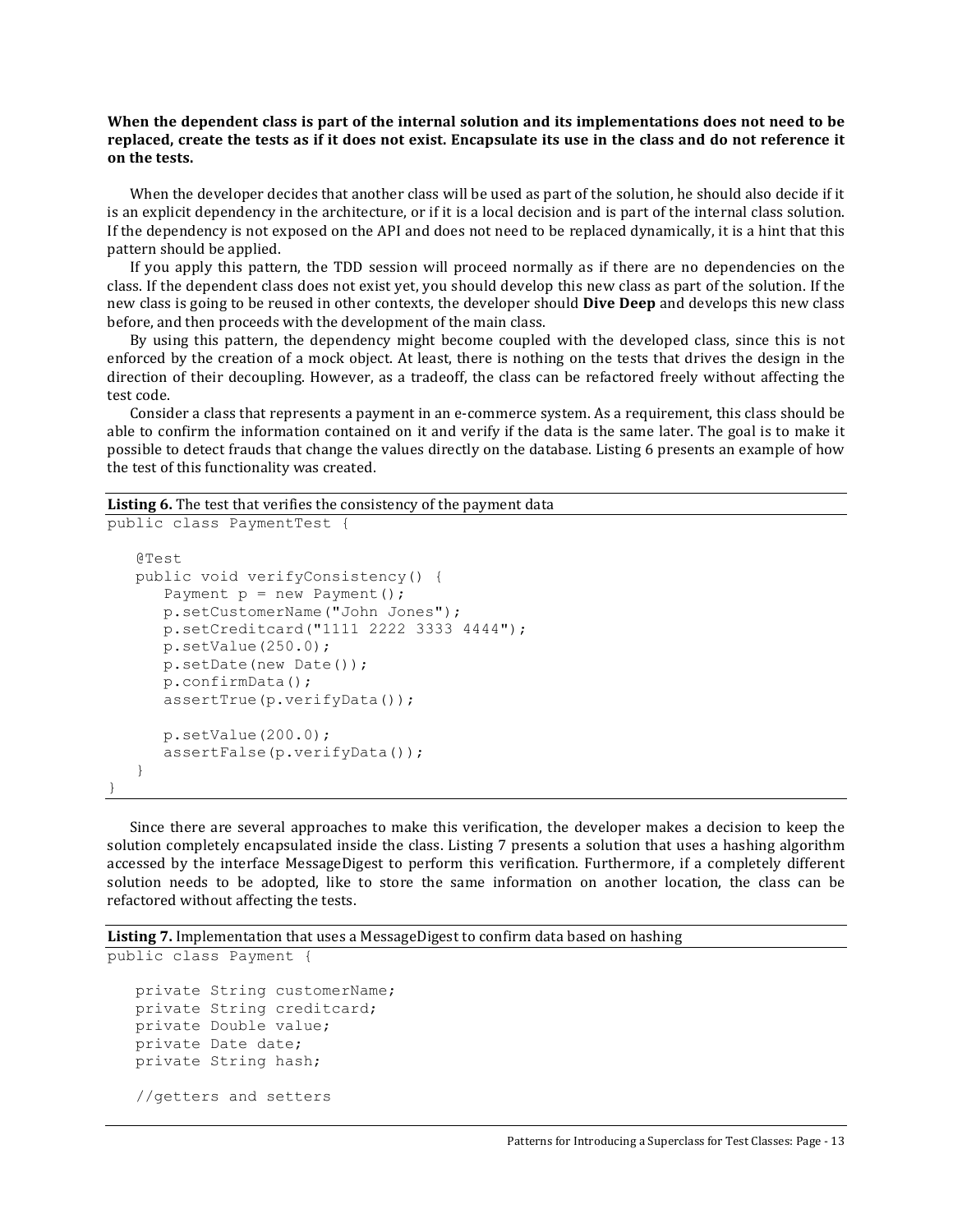```
public void confirmData() {
   hash = generateHash();
}
public boolean verifyData(){
   String currentHash = generateHash();
   return hash.equals(currentHash);
}
private String generateHash(){
   try {
      String str = customerName+creditcard+
               value.toString()+date.toString();
      MessageDigest md = MessageDigest.getInstance("MD5");
      md.update(str.getBytes());
      return new String(md.digest());
   } catch (NoSuchAlgorithmException e) {
      throw new RuntimeException();
   }
}
```
}

In the example, the usage of the MessageDigest class was simple and localized. An alternative and similar solution would be not to put this business logic here, but in another class (let's say HashGenerator), and make Payment to depend upon HashGenerator, however in a way that the external world does not know about it. For example, making it as a private attribute which is instantiated in Payment's constructor. Although the behavior is encapsulated in a different class now, the external world does not know it, and the solution is still internally hidden. So, this is another way to apply the pattern **Hide Internal Solution**, to keep the solution as simple as possible, avoiding unnecessary layers and abstractions.

 $\bullet$   $\bullet$ 

**Hide Internal Solution** and Dependency Exposure are concurrent patterns. When there is a dependency you need to choose which approach you choose. This choice is actually a design decision, because you can encapsulate the dependency from the rest of application or you can make it replaceable explicitly. How you choose to make your tests will have influence on the class design.

*On Esfinge QueryBuilder (Esfinge 2013)* this pattern was applied in the data structure used to store query *parameters* on the class MethodParser. There are classes to represent simple parameters and Composites to join parameters using "and" or "or". These classes were all developed in the context of the main class and were not exposed as part of the API. They have complete code coverage just by the MethodParser tests. This solution was *adopted to allow the evolution of this structure without affecting the tests.* 

*Code* metrics on MetricMiner (Sokol et al 2013) are implemented using a parser generator that provides a way to visit the generated abstract syntax tree. These metrics contain the visitor as well as the code responsible to persistence. All the logic inside the visitor is hidden inside the class that implements each metric. The visitor is not exposed as part of the API, and therefore, it does not contain specific tests; it is tested through the Metric class *itself.*

To do the content negotiation, Restfulie.NET (Aniche 2010) reads the header that comes in a HTTP request and understands the type of media the clients are requesting. To do that, besides reading the headers, it is also necessary to understand the regular expression that represents the priorities over media types. When we *implemented* it, we decided to keep all that regex logic inside of the Content Negotiation class. As in all examples *before, this logic is not exposed as part of the API, allowing the implementation to be changed easily.*